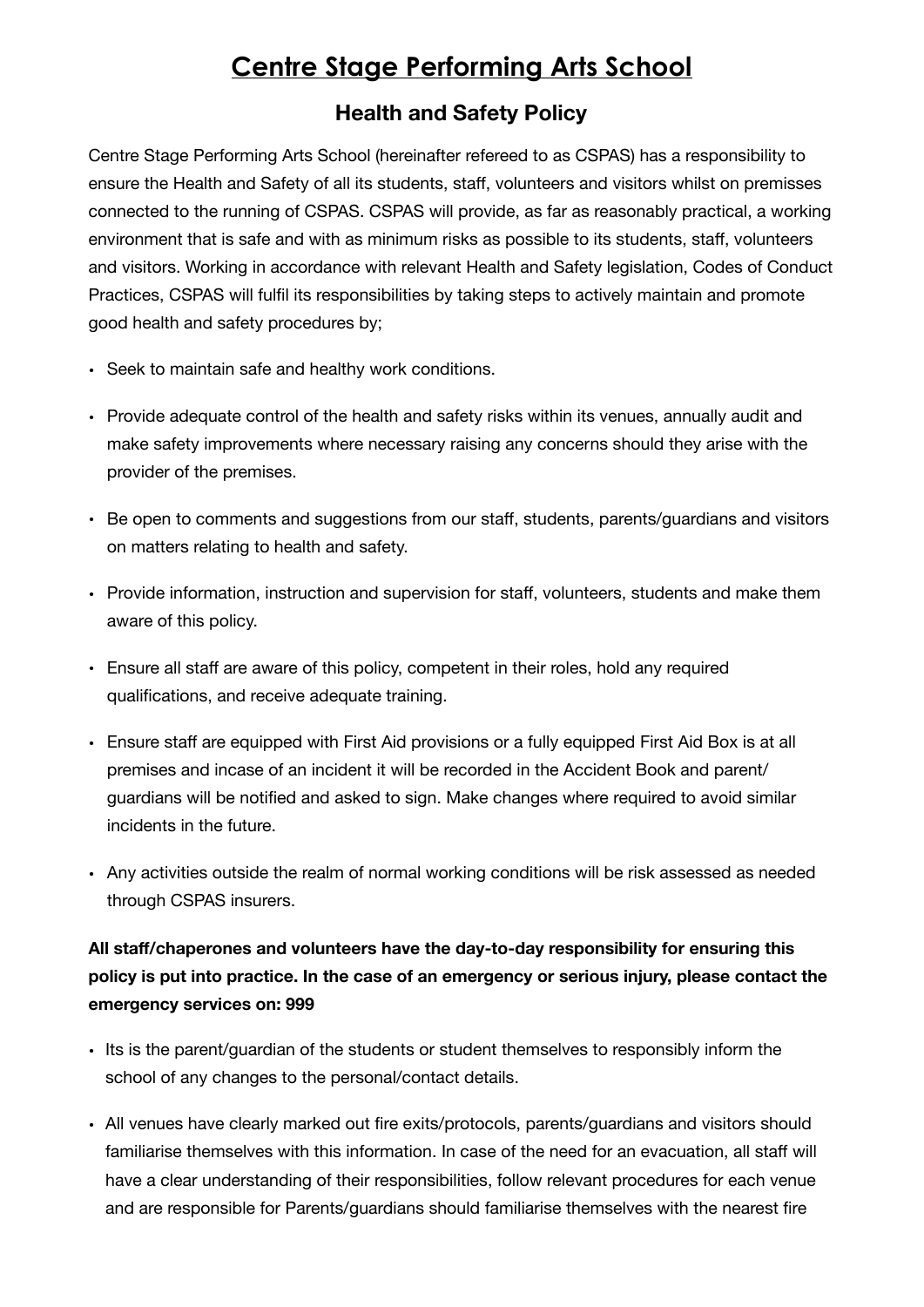exit. Teachers will direct students in class to the nearest exit/meeting point in the event of an evacuation.

- If required CSPAS/staff/person in a role of authority will contact the emergency services first, the the parent/guardian of the student(s) involved by the contact numbers provided by the parent/guardian
- Students or parent/guardians have the responsibility to notify the instructor of any existing injuries or any special health considerations before participating in class.
- Students should not wear any jewellery that may pose a risk to themselves or others (small stud earrings or jewellery worn for religious reasons is at the student/parent/guardians discretion).
- It is the parent/guardian's responsibility to ensure the safety of the child when not in the studio.
- Parent/guardian have a responsibility to ensure that students arrive punctually so they are warmed up appropriately and CSPAS requires students under 16 to be collected from the venue unless a prior arrangement has be cleared through the school.
- Engagement in Dance is like any sporting activity and whilst every effort is made to avoid injury sometimes they do happen. CSPAS accepts no responsibility for injuries sustained via means other than an instructors negligence. It is important that the dress code for Dance is adhered to and the correct footwear required is worn for each discipline studied. Only indoor shoes to be worn in the studio to protect the floor, adhere to letting guidelines and for overall health and safety.
- No food or chewing gum is allowed in the studio, water bottles with a cap is permitted.

## **Precautions for face to face classes during peaks of Covid 19;**

Attending is at an individuals own risk.

On arrival at class please use the hand sanitiser provide at venues before entering.

11+ to wear masks when entering and leaving venues.

Separate entrance/exit will be used at drop off/collection, this information communicated on implementing.

Arrive at your allocated time, not before. Early arrivals will be required to wait outside, any late arrivals may not be permitted, this will be at the teachers discretion. No waiting at venues.

When waiting please adhere to the government guidelines for distance or the venues policies.

Adapted timetable to allow for increased sanitising of touch points between classes. These include and are not limited to; handles, communal areas, floor, light switches in frequent use. Students and parents/guardians are encouraged not to touch things unnecessarily.

Students will be spaced in accordance with the latest government and awarding body guidelines for indoor classes and monitored regularly.